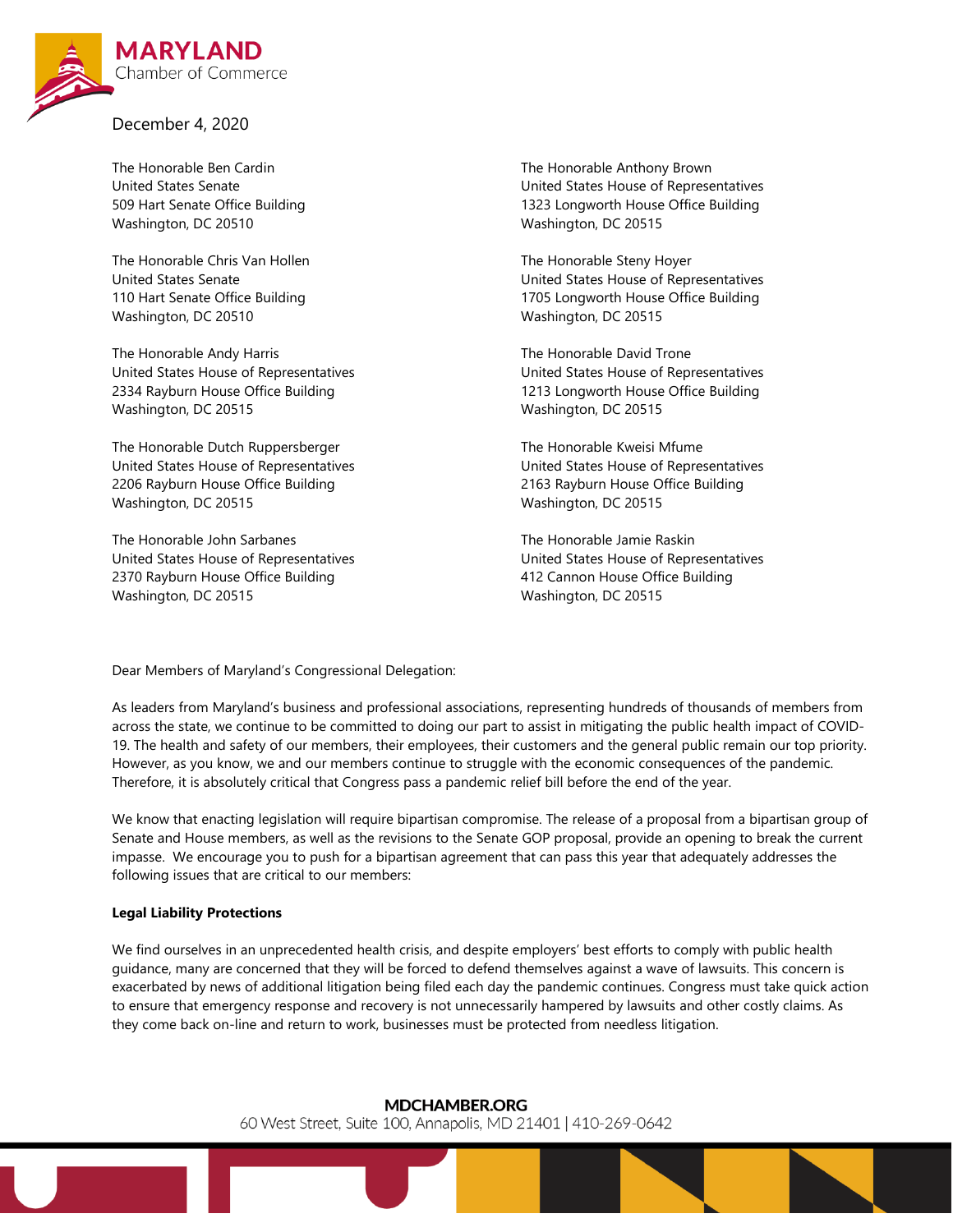We urge Congress to provide a safe harbor that holds bad actors accountable but protects those employers who are working to follow public health guidance. Temporary protections should remain in place for the duration of the crisis and response that cover: 1) businesses that follow government guidelines against COVID-19 exposure claims; 2) healthcare providers and facilities on the front lines of the COVID-19 response; 3) manufacturers that repurposed production and distribution to provide PPE, sanitizers and other needed supplies; 4) companies that have donated their stock of supplies to hospitals and medical professionals; and 5) public companies that may face securities lawsuits, including those driven largely on stock price drops resulting from the global pandemic under the spurious assertion that management failed to warn investors.

#### **Unemployment Insurance**

Presently, Maryland's Unemployment Insurance Trust Fund is healthy, but the longer this crisis continues the more precarious it becomes for the stability of the fund. While COVID-19-specific UI benefits are paid through federal dollars, Maryland-specific claims will not be covered. Depleting our trust fund will force Maryland employers, who have closed their doors through no fault of their own, to face significant UI tax increases in future years. Even businesses that were able to remain open will incur tax increases due to a depleted fund and the need to repay the loan, which triggers higher fee schedules.

We urge Congress to consider grants or forgivable loans to address this issue. This would allow states like Maryland to avoid any significant UI tax increases for employers—who are already struggling with the economic and financial impacts of the pandemic—in future years.

### **Additional Support for State & Local Governments**

Response and recovery to COVID-19 has resulted in significant revenue shortfall projections for Maryland. This shortfall will force the state to make drastic cuts to programs employers depend on including those that provide economic security and public safety.

Congress must appropriate additional funds for states and territories, in the form of direct federal aid, to allow states to replace lost revenue. Direct federal funding is necessary to offset drastic state revenue shortfalls.

### **Support for Small Businesses & All Nonprofits**

As you know, Section 501(c) designation encompasses all types of nonprofit organizations. This includes trade and professional associations as well as local, county and regional chambers of commerce. These organizations play a critical role in training America's workforce, creating industry and professional standards and disseminating essential information and resources to people in need—particularly during times of crisis. They are workforce development champions, economic developers, talent pipeline initiators, safety trainers and so much more.

They are also organizations that require staff and operational expenses to fulfill these duties. Due to unprecedented financial loss, without support, these organizations will be unable to meet the critical obligations to the members that they serve. While some relief for nonprofits was included in the last COVID relief package, not all 501(c) organizations were included and able to access the Paycheck Protection Program.

Collectively, we have repeatedly and urgently requested financial support for all 501(c) organizations, as it was provided for other members of the business and nonprofit communities, in future stimulus packages being considered by Congress.

This pandemic is a challenge unlike any we have ever faced, and the business community stands ready to continue to do all that we can to overcome it and remain on the road to recovery. Failure by Congress to act will be catastrophic for our state.